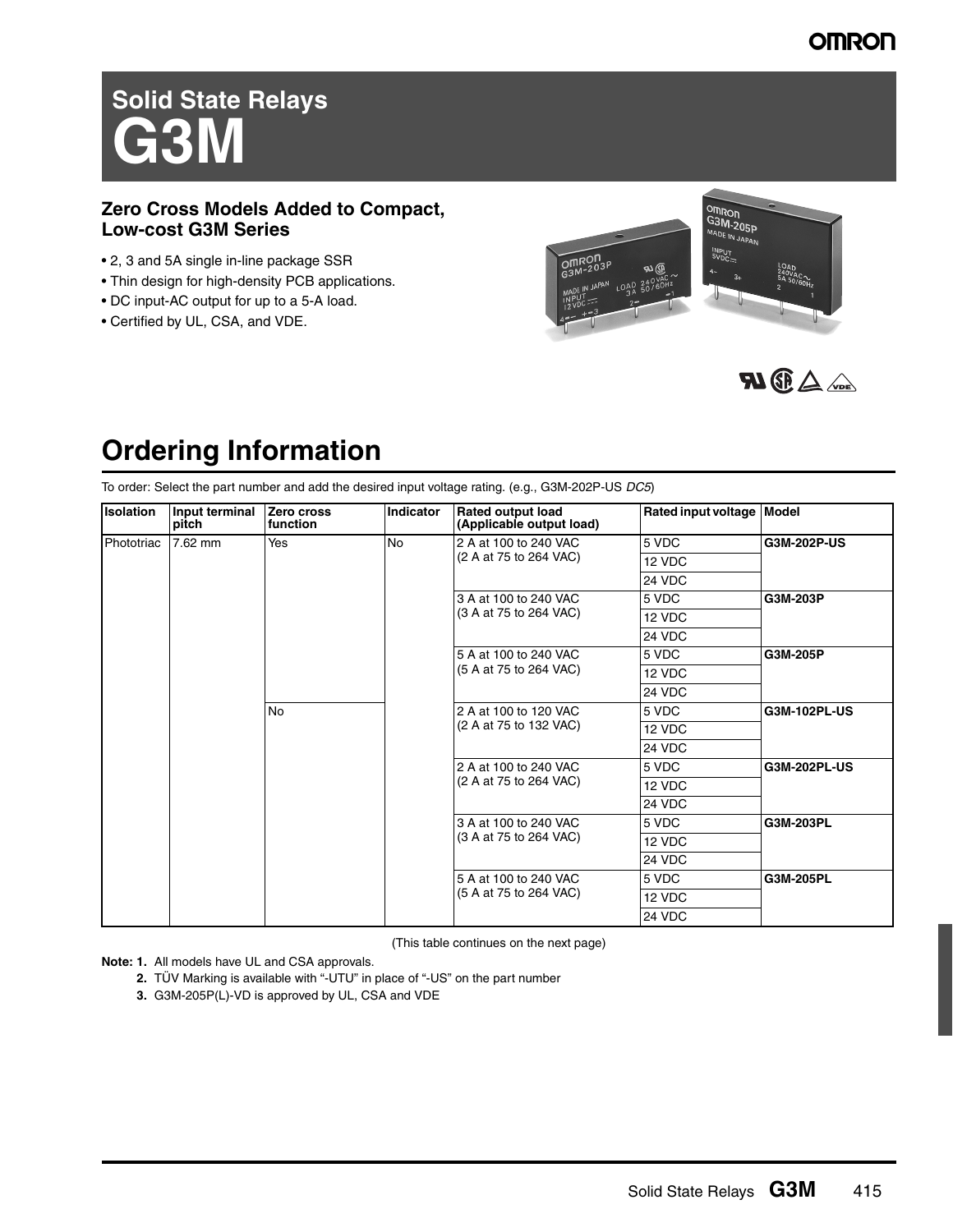#### **Ordering information continued**

| Isolation          | Input terminal<br>pitch | Zero cross<br>function | <b>Indicator</b> | <b>Rated output load</b><br>(Applicable output load) | Rated input voltage | <b>Model</b>   |
|--------------------|-------------------------|------------------------|------------------|------------------------------------------------------|---------------------|----------------|
| Phototriac 5.08 mm |                         | Yes                    | No               | 2 A at 100 to 240 VAC                                | 5 VDC               | G3M-202P-US-4  |
|                    |                         |                        |                  | (2 A at 75 to 264 VAC)                               | 12 VDC              |                |
|                    |                         |                        |                  |                                                      | 24 VDC              |                |
|                    |                         |                        |                  | 3 A at 100 to 240 VAC                                | 5 VDC               | G3M-203P-4     |
|                    |                         |                        |                  | (3 A at 75 to 264 VAC)                               | 12 VDC              |                |
|                    |                         |                        |                  |                                                      | 24 VDC              |                |
|                    |                         |                        |                  | 5 A at 100 to 240 VAC                                | 5 VDC               | G3M-205P-4     |
|                    |                         |                        |                  | (5 A at 75 to 264 VAC)                               | 12 VDC              |                |
|                    |                         |                        |                  |                                                      | 24 VDC              |                |
|                    |                         | <b>No</b>              |                  | 2 A at 100 to 120 VAC                                | 5 VDC               | G3M-102PL-US-4 |
|                    |                         |                        |                  | (2 A at 75 to 132 VAC)                               | 12 VDC              |                |
|                    |                         |                        |                  |                                                      | 24 VDC              |                |
|                    |                         |                        |                  | 2 A at 100 to 240 VAC                                | 5 VDC               | G3M-202PL-US-4 |
|                    |                         |                        |                  | (2 A at 75 to 264 VAC)                               | 12 VDC              |                |
|                    |                         |                        |                  |                                                      | 24 VDC              |                |
|                    |                         |                        |                  | 3 A at 100 to 240 VAC                                | 5 VDC               | G3M-203PL-4    |
|                    |                         |                        |                  | (3 A at 75 to 264 VAC)                               | 12 VDC              |                |
|                    |                         |                        |                  |                                                      | 24 VDC              |                |
|                    |                         |                        |                  | 5 A at 100 to 240 VAC                                | 5 VDC               | G3M-205PL-4    |
|                    |                         |                        |                  | (5 A at 75 to 264 VAC)                               | 12 VDC              |                |
|                    |                         |                        |                  |                                                      | 24 VDC              |                |

**Note: 1.** All models have UL and CSA approvals.

**2.** TÜV Marking is available with "-UTU" in place of "-US" on the part number

**3.** G3M-205P(L)-VD is approved by UL, CSA and VDE

## **Specifications**

## ■ **Ratings (at an Ambient Temperature of 25°C)**

### **Input**

| <b>Rated voltage</b> | <b>Operating voltage</b> | Impedance             |                      | <b>Voltage levels</b> |
|----------------------|--------------------------|-----------------------|----------------------|-----------------------|
|                      |                          |                       | Must operate voltage | Must release voltage  |
| 5 VDC                | 4 to 6 VDC               | $300 \Omega + 20\%$   | l 4 VDC max.         | VDC min.              |
| 12 VDC               | 9.6 to 14.4 VDC          | $800 \Omega \pm 20\%$ | 9.6 VDC max.         |                       |
| <b>24 VDC</b>        | 19.2 to 28.8 VDC         | 1.6 k $\Omega$ ±20%   | 19.2 VDC max.        |                       |

**Note:** Each model has 5-VDC, 12-VDC, and 24-VDC input versions.

### **Output**

| Model              | <b>Rated voltage</b> | Applicable load    |                |                       |  |  |  |  |  |
|--------------------|----------------------|--------------------|----------------|-----------------------|--|--|--|--|--|
|                    |                      | Load voltage range | Load current   | Inrush current        |  |  |  |  |  |
| G3M-102PL-US(-4)   | 100 to 120 VAC       | 75 to 132 VAC      | $0.1$ to $2$ A | 30 A (60 Hz, 1 cycle) |  |  |  |  |  |
| G3M-202P(L)-US(-4) | 100 to 240 VAC       | 75 to 264 VAC      |                |                       |  |  |  |  |  |
| $G3M-203P(L)(-4)$  |                      |                    | $0.1$ to $3$ A | 45 A (60 Hz, 1 cycle) |  |  |  |  |  |
| G3M-205P(L)(-4)    |                      |                    | 0.1 to 5 A     |                       |  |  |  |  |  |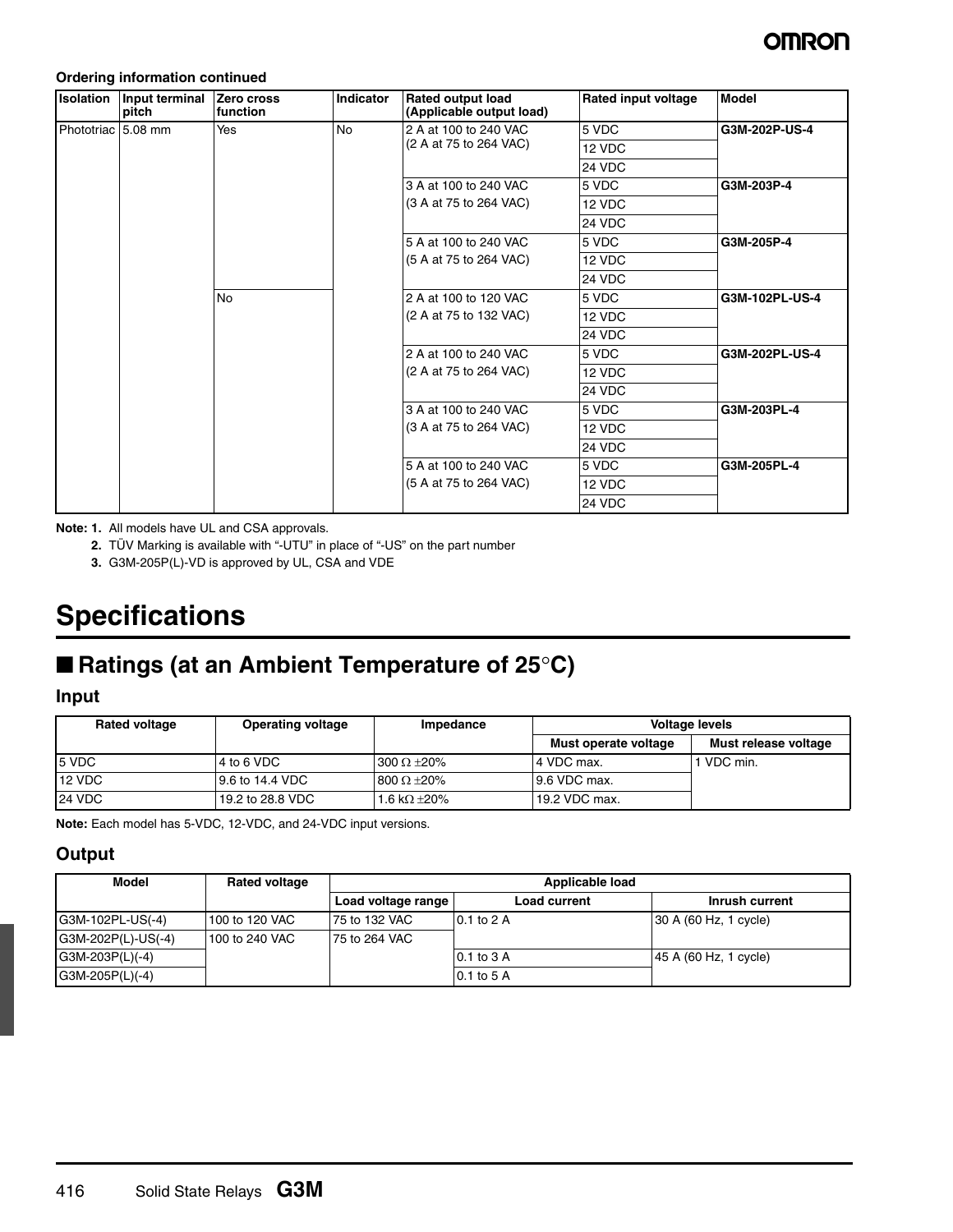## ■ **Characteristics**

| <b>Item</b>                  | G3M-102PL-US(-4)                                               | G3M-202P(L)-US(-4)<br>G3M-203P(L)(-4)<br>G3M-205P(L)(-4)                              |  |  |  |  |  |  |  |  |
|------------------------------|----------------------------------------------------------------|---------------------------------------------------------------------------------------|--|--|--|--|--|--|--|--|
| <b>Operate time</b>          |                                                                | ms max. (1/2 of load power source cycle + 1 ms max. for G3M-202P, G3M-203P, G3M-205P) |  |  |  |  |  |  |  |  |
| Release time                 | $1/2$ of load power source cycle $+1$ ms max.                  |                                                                                       |  |  |  |  |  |  |  |  |
| Output ON voltage drop       | 1.6 V (RMS) max.                                               |                                                                                       |  |  |  |  |  |  |  |  |
| Leakage current              | 2 mA max. (at 100 VAC)                                         | $2$ mA max. (at 100 VAC)<br>1.5 mA (at 200 VAC)<br>5 mA max. (at 200 VAC)             |  |  |  |  |  |  |  |  |
| <b>Insulation resistance</b> | 1,000 M $\Omega$ min. (at 500 VDC)                             |                                                                                       |  |  |  |  |  |  |  |  |
| <b>Dielectric strength</b>   | 2,500 VAC, 50/60 Hz for 1 min<br>2,000 VAC, 50/60 Hz for 1 min |                                                                                       |  |  |  |  |  |  |  |  |
| Vibration resistance         | Malfunction: 10 to 55 Hz, 1.5-mm double amplitude              |                                                                                       |  |  |  |  |  |  |  |  |
| <b>Shock resistance</b>      | Malfunction: $1,000 \text{ m/s}^2$ (approx. 100G)              |                                                                                       |  |  |  |  |  |  |  |  |
| <b>Ambient temperature</b>   | Operating:                                                     | $-30^{\circ}$ C to 80 $^{\circ}$ C (with no icing or condensation)                    |  |  |  |  |  |  |  |  |
|                              | Storage:                                                       | $-30^{\circ}$ C to 100 $^{\circ}$ C (with no icing or condensation)                   |  |  |  |  |  |  |  |  |
| <b>Ambient humidity</b>      | Operating: 45% to 85%                                          |                                                                                       |  |  |  |  |  |  |  |  |
| Weight                       | Approx. 15 g                                                   | Approx. 25 g                                                                          |  |  |  |  |  |  |  |  |

## ■ **Approvals**

### **UL Recognized (File No. E64562) / CSA Certified (File No. LR35535) - - Ambient Temp. = 40**°**C**

| <b>Input Voltage</b> | <b>SSR Type</b>                    | Load Rating                                                                           |
|----------------------|------------------------------------|---------------------------------------------------------------------------------------|
| 5. 12. 24 VDC        | With Suffixes 102 and<br>US or UTU | 2 A, 125 VAC, Resistive<br>250 W, 125 VAC Tungsten<br>2 A FLA / 12 A LRA, 125 VAC     |
|                      | With Suffixes 202 and<br>US.       | 2 A, 250 VAC, Resistive<br>500 W, 250 VAC Tungsten<br>2 A FLA / 12 A LRA, 250 VAC     |
|                      | With Suffixes 202 and<br>UTU       | 2 A, 250 VAC, Resistive<br>250 W, 250 VAC Tungsten<br>1 A FLA / 6 A LRA, 250 VAC      |
|                      | With Suffixes 203 and<br>US or UTU | 3 A, 250 VAC, Resistive<br>750 W, 250 VAC Tungsten<br>1.5 A FLA / 9 A LRA, 250 VAC    |
|                      | With Suffix 205                    | 5 A, 250 VAC, Resistive<br>1,250 W, 250 VAC Tungsten<br>2.5 A FLA / 15 A LRA. 250 VAC |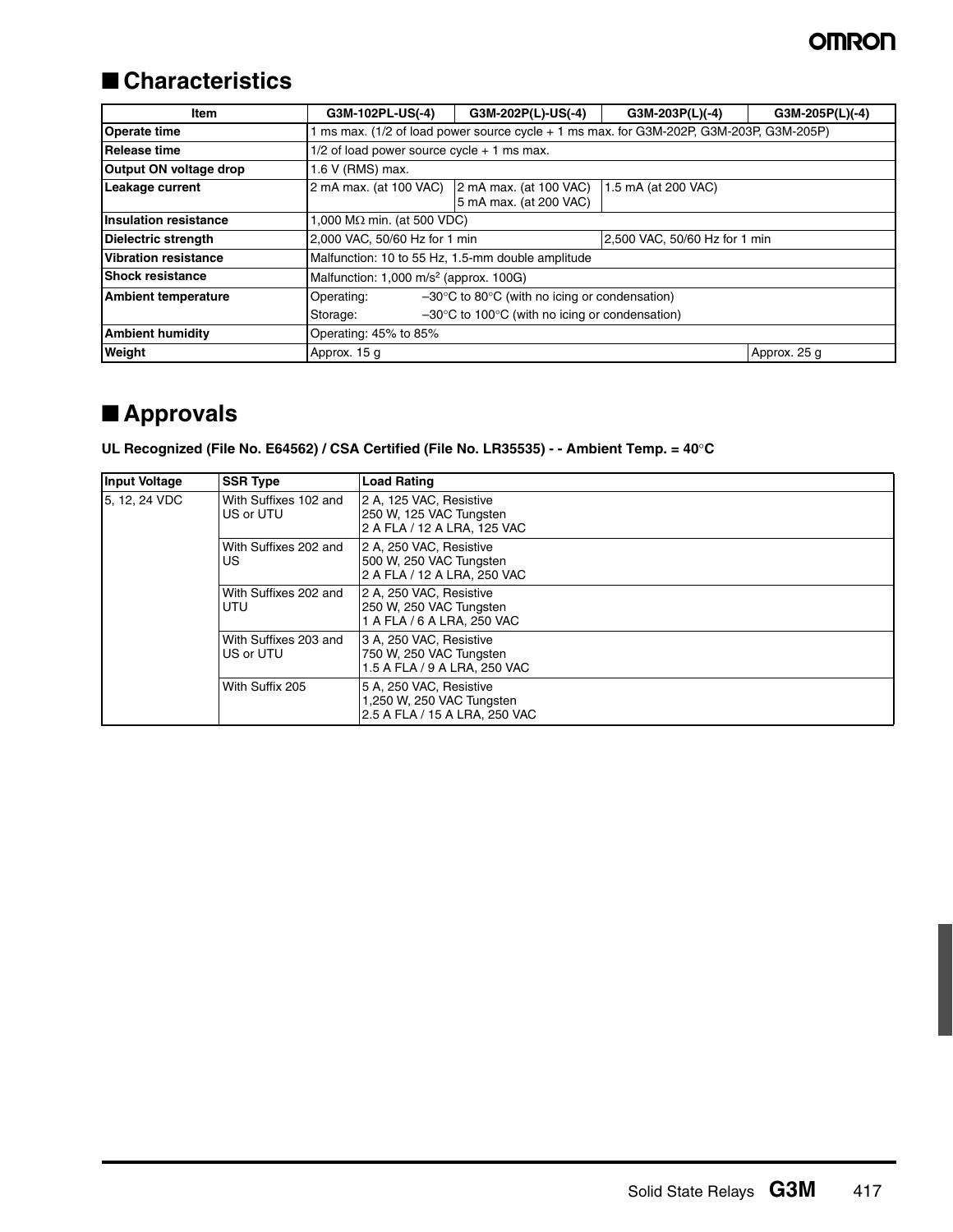## **Engineering Data**

### Load Current vs. Ambient Temperature **Interact Interact Interact Personal Current Immunity**



Non-repetitive

### **Load Current vs. Ambient Temperature (Close Mounting) G3M-205 Series (5-A Load)**



**•** Thirty Relays are soldered to the PCB at each given spacing.

• Continuous power.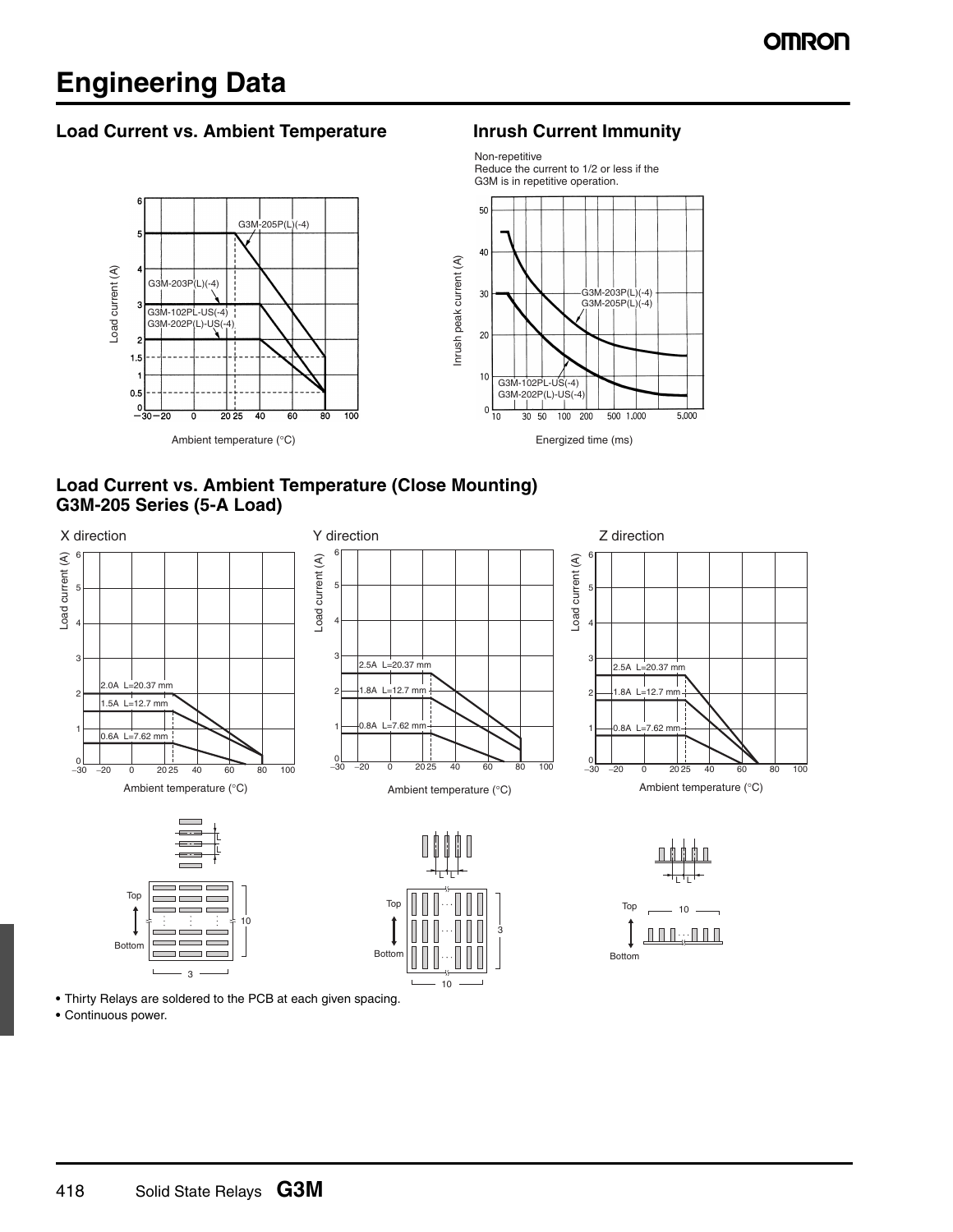## **Dimensions**

**Note:** All units are in millimeters unless otherwise indicated.



## **Precautions**

#### **Protective Element**

No overvoltage absorption element is built in. Therefore, if the G3M is connected to an inductive load, be sure to connect the overvoltage absorption element.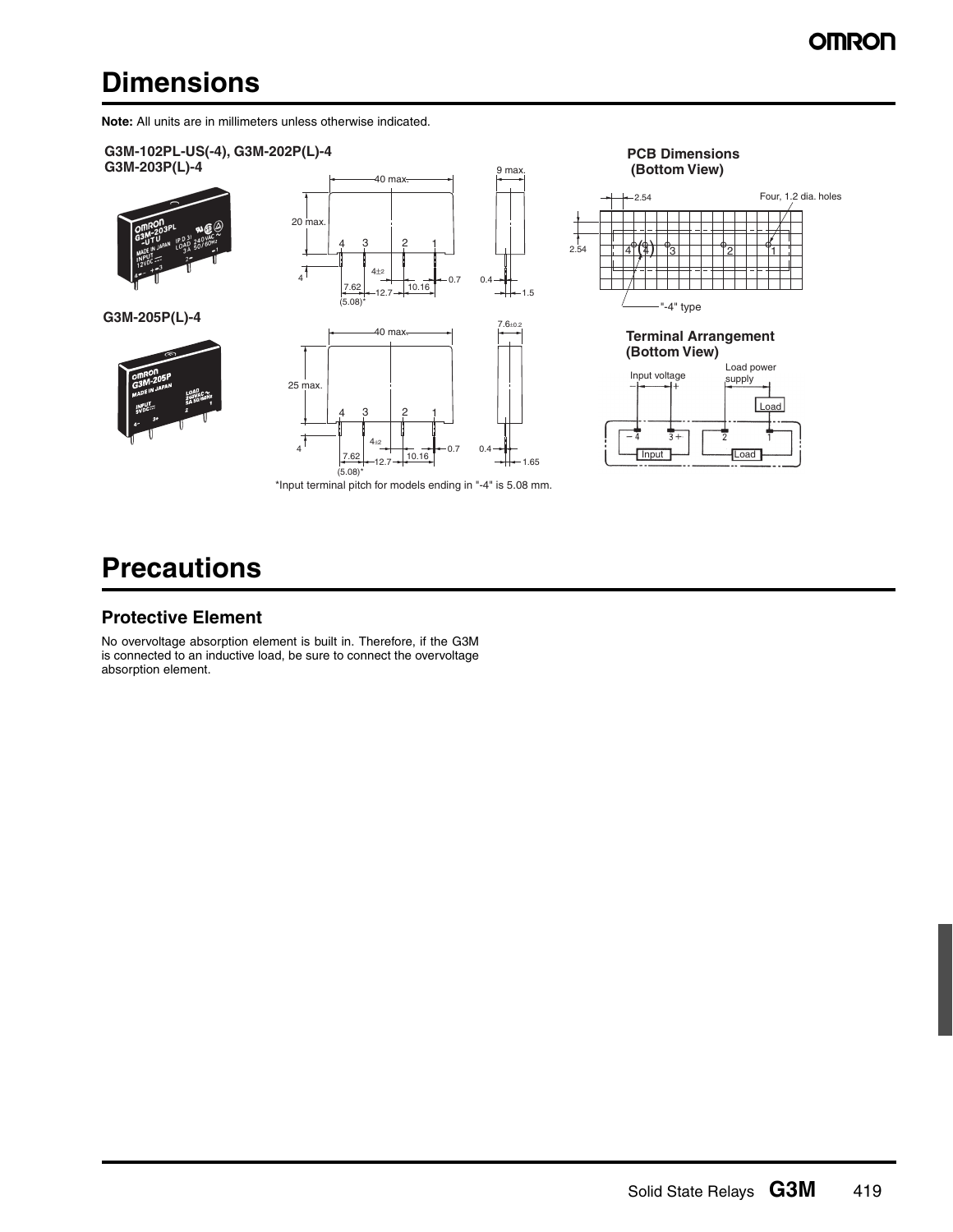## **OMRON**

### **MEMO**

|                                                                |        |                                                                               |        | <u>LIL LA BIL LA BEL LA BIL LA B</u>                             |  |  |          |      |   |  |          |  | $\Box$                                 |
|----------------------------------------------------------------|--------|-------------------------------------------------------------------------------|--------|------------------------------------------------------------------|--|--|----------|------|---|--|----------|--|----------------------------------------|
|                                                                |        |                                                                               |        |                                                                  |  |  |          |      |   |  |          |  |                                        |
|                                                                |        |                                                                               |        |                                                                  |  |  |          |      |   |  |          |  | and the                                |
|                                                                |        |                                                                               |        |                                                                  |  |  |          |      |   |  |          |  |                                        |
|                                                                |        |                                                                               |        |                                                                  |  |  |          |      |   |  |          |  |                                        |
|                                                                | $\top$ |                                                                               | $\pm$  | コーヒ セオーヒヒ セコーヒ セコーヒ セコーヒ                                         |  |  |          |      |   |  |          |  | H 1                                    |
|                                                                |        |                                                                               |        |                                                                  |  |  |          |      |   |  |          |  |                                        |
|                                                                |        |                                                                               |        | ユコーレ キコーヒ キューレ キューレ キューレ キーレ キューレ キューレ                           |  |  |          |      |   |  |          |  | - 4                                    |
|                                                                |        |                                                                               |        |                                                                  |  |  |          |      |   |  |          |  |                                        |
|                                                                |        |                                                                               |        | .                                                                |  |  |          |      |   |  |          |  | and the state                          |
|                                                                |        |                                                                               |        |                                                                  |  |  |          |      |   |  |          |  |                                        |
|                                                                |        |                                                                               |        |                                                                  |  |  |          |      |   |  |          |  |                                        |
|                                                                |        |                                                                               |        |                                                                  |  |  |          |      |   |  |          |  |                                        |
|                                                                |        |                                                                               |        | コーヒキ コーヒキ オコーヒ キ コーヒ モ オ コーヒ キ ゴ                                 |  |  |          |      |   |  |          |  | ロコ                                     |
|                                                                |        |                                                                               |        |                                                                  |  |  |          |      |   |  |          |  |                                        |
|                                                                |        | ト ┥ ―│― ┾ ┽ ―│― ├- ┼ ┥ ―│― ┼ ┽ ―│― ├- ┼ ┥ ―│― ┼ ┽ ―│― ├- ┼ ┥ ―│― ┼ ┽ ―│― ├- ┤ |        |                                                                  |  |  |          |      |   |  |          |  |                                        |
|                                                                |        |                                                                               |        | .                                                                |  |  |          |      |   |  |          |  |                                        |
|                                                                |        |                                                                               |        |                                                                  |  |  |          |      |   |  |          |  |                                        |
|                                                                |        |                                                                               |        |                                                                  |  |  |          |      |   |  |          |  |                                        |
|                                                                |        |                                                                               |        |                                                                  |  |  |          |      |   |  |          |  |                                        |
|                                                                |        |                                                                               |        | .                                                                |  |  |          |      |   |  |          |  | ET.                                    |
|                                                                |        |                                                                               |        |                                                                  |  |  |          |      |   |  |          |  |                                        |
|                                                                |        |                                                                               |        | キヨートキョートキヨートキョートキヨート                                             |  |  |          |      |   |  |          |  | $-1-1-1$                               |
|                                                                |        |                                                                               |        |                                                                  |  |  |          |      |   |  |          |  |                                        |
|                                                                |        |                                                                               |        | _______________________                                          |  |  |          |      |   |  |          |  | $\mathbf{1}$                           |
|                                                                |        |                                                                               |        |                                                                  |  |  |          |      |   |  |          |  | $\mathbf{1}$                           |
|                                                                |        |                                                                               |        |                                                                  |  |  |          |      |   |  |          |  |                                        |
|                                                                |        |                                                                               |        |                                                                  |  |  |          |      |   |  |          |  | $-1$ $-1$ $-1$                         |
|                                                                |        |                                                                               |        |                                                                  |  |  |          |      |   |  |          |  |                                        |
|                                                                |        |                                                                               | $\top$ | コーヒキ ナーヒト ナコーヒ ヤオーヒヒキヨー                                          |  |  |          |      |   |  |          |  | H 1                                    |
|                                                                |        |                                                                               |        |                                                                  |  |  |          |      |   |  |          |  |                                        |
| $\vdash \rightrightarrows \rightrightarrows \rightrightarrows$ |        |                                                                               |        |                                                                  |  |  |          |      |   |  |          |  |                                        |
|                                                                |        |                                                                               |        |                                                                  |  |  |          |      |   |  |          |  |                                        |
|                                                                |        |                                                                               |        | .                                                                |  |  | .        |      |   |  |          |  | $\sim$ 1 $\sim$ 1                      |
|                                                                |        |                                                                               |        | .                                                                |  |  |          |      |   |  |          |  | $\sim$ 1 $\sim$ 1                      |
|                                                                |        |                                                                               |        |                                                                  |  |  |          |      |   |  |          |  |                                        |
|                                                                |        |                                                                               |        | ____________________________                                     |  |  |          |      |   |  |          |  | $\Box$                                 |
|                                                                |        |                                                                               |        |                                                                  |  |  |          |      |   |  |          |  |                                        |
|                                                                |        |                                                                               |        |                                                                  |  |  |          |      |   |  |          |  |                                        |
|                                                                |        |                                                                               |        |                                                                  |  |  |          |      |   |  |          |  |                                        |
|                                                                |        |                                                                               |        |                                                                  |  |  |          |      |   |  |          |  |                                        |
|                                                                |        |                                                                               |        |                                                                  |  |  |          |      |   |  |          |  |                                        |
|                                                                |        |                                                                               |        |                                                                  |  |  |          |      |   |  |          |  | $\sim$                                 |
|                                                                |        |                                                                               |        | .                                                                |  |  |          |      |   |  |          |  | 口工                                     |
|                                                                |        |                                                                               |        |                                                                  |  |  |          |      |   |  |          |  |                                        |
|                                                                |        |                                                                               |        | + - - - + - - - - + - - - + + - - - + - - + -                    |  |  |          |      |   |  |          |  | ーーーー                                   |
|                                                                |        |                                                                               |        |                                                                  |  |  |          |      |   |  |          |  |                                        |
|                                                                |        |                                                                               |        | エココロセユコロヒエココロセユココヒエココ                                            |  |  |          |      |   |  |          |  | $\perp$ $\perp$ $\perp$                |
|                                                                |        |                                                                               |        |                                                                  |  |  |          |      |   |  |          |  |                                        |
|                                                                |        |                                                                               |        |                                                                  |  |  |          |      |   |  |          |  | $\mathbf{1}$                           |
|                                                                |        |                                                                               |        |                                                                  |  |  |          |      |   |  |          |  |                                        |
|                                                                |        |                                                                               |        | .                                                                |  |  |          |      |   |  |          |  |                                        |
|                                                                |        |                                                                               |        | コーヒキオーヒトキヨーヒキオーヒトキヨーヒ                                            |  |  |          |      |   |  |          |  | H 1                                    |
|                                                                |        |                                                                               |        |                                                                  |  |  |          |      |   |  |          |  |                                        |
|                                                                |        | ┣-┥╼╟╸╄╌╃╼╢╼┝╸╋╶┩╼╟╾╊╌╉╼╢╼┝╸╋╶╣╼╟╾╊╶╉╼╢╾┝╸╋╶╣╼╟╾╊╌╉╼╢╾┝╸╣                     |        |                                                                  |  |  |          |      |   |  |          |  |                                        |
|                                                                |        |                                                                               |        |                                                                  |  |  |          |      |   |  |          |  |                                        |
|                                                                |        | <u>U JULI U JULI U JULI U JULI U JULI U JULI U JULI U JULI</u>                |        |                                                                  |  |  |          |      |   |  |          |  |                                        |
|                                                                |        |                                                                               |        |                                                                  |  |  |          |      |   |  |          |  |                                        |
|                                                                |        |                                                                               |        |                                                                  |  |  |          |      |   |  |          |  |                                        |
|                                                                |        |                                                                               |        |                                                                  |  |  |          |      |   |  |          |  | ר ד                                    |
|                                                                |        |                                                                               |        |                                                                  |  |  |          |      |   |  |          |  |                                        |
|                                                                |        |                                                                               | $+$    |                                                                  |  |  |          |      |   |  |          |  | - -                                    |
|                                                                |        |                                                                               |        |                                                                  |  |  |          |      |   |  |          |  |                                        |
|                                                                |        |                                                                               |        |                                                                  |  |  |          |      |   |  |          |  |                                        |
|                                                                |        |                                                                               |        |                                                                  |  |  |          |      |   |  |          |  |                                        |
|                                                                |        |                                                                               |        |                                                                  |  |  |          |      |   |  |          |  | $\mathbb{R}$ . The set of $\mathbb{R}$ |
| רדה הרה                                                        |        |                                                                               |        |                                                                  |  |  |          |      |   |  | 三门工工工工工工 |  |                                        |
|                                                                |        |                                                                               |        |                                                                  |  |  |          |      |   |  |          |  |                                        |
| $\vdash \neg \vdash \neg \vdash$                               |        |                                                                               |        | オーヒキ オーヒトキ                                                       |  |  | ヨーヒモオーヒヒ |      |   |  |          |  | - -                                    |
|                                                                |        |                                                                               |        |                                                                  |  |  |          |      |   |  |          |  |                                        |
|                                                                |        |                                                                               |        |                                                                  |  |  |          |      |   |  |          |  | $-1$                                   |
|                                                                |        |                                                                               |        |                                                                  |  |  |          |      |   |  |          |  |                                        |
|                                                                |        |                                                                               |        |                                                                  |  |  |          |      |   |  |          |  | $\sim$ 1 $\sim$ 1                      |
|                                                                |        |                                                                               |        |                                                                  |  |  |          |      |   |  |          |  |                                        |
|                                                                |        |                                                                               |        |                                                                  |  |  |          |      |   |  |          |  |                                        |
|                                                                |        |                                                                               |        |                                                                  |  |  |          |      |   |  |          |  |                                        |
|                                                                |        |                                                                               |        |                                                                  |  |  |          |      |   |  |          |  |                                        |
|                                                                |        |                                                                               |        | ナオコニヒキヨニヒセ                                                       |  |  |          | エコニロ | 工 |  |          |  | コニヒキ                                   |
|                                                                |        |                                                                               |        |                                                                  |  |  |          |      |   |  |          |  |                                        |
|                                                                |        | トコート トコート キコート キュートキュート キュート キート キュート トキートト                                   |        |                                                                  |  |  |          |      |   |  |          |  |                                        |
|                                                                |        |                                                                               |        |                                                                  |  |  |          |      |   |  |          |  |                                        |
|                                                                |        |                                                                               |        |                                                                  |  |  |          |      |   |  |          |  |                                        |
|                                                                |        |                                                                               |        |                                                                  |  |  |          |      |   |  |          |  |                                        |
|                                                                |        |                                                                               |        |                                                                  |  |  |          |      |   |  |          |  |                                        |
|                                                                |        |                                                                               |        |                                                                  |  |  |          |      |   |  |          |  | T T                                    |
|                                                                |        |                                                                               |        | سانت لبرنك كالتراك كرنك بالركاب لبرنك كالتراكر كرنك والتراكر لتر |  |  |          |      |   |  |          |  | المراكب الكاريك الكاريكية              |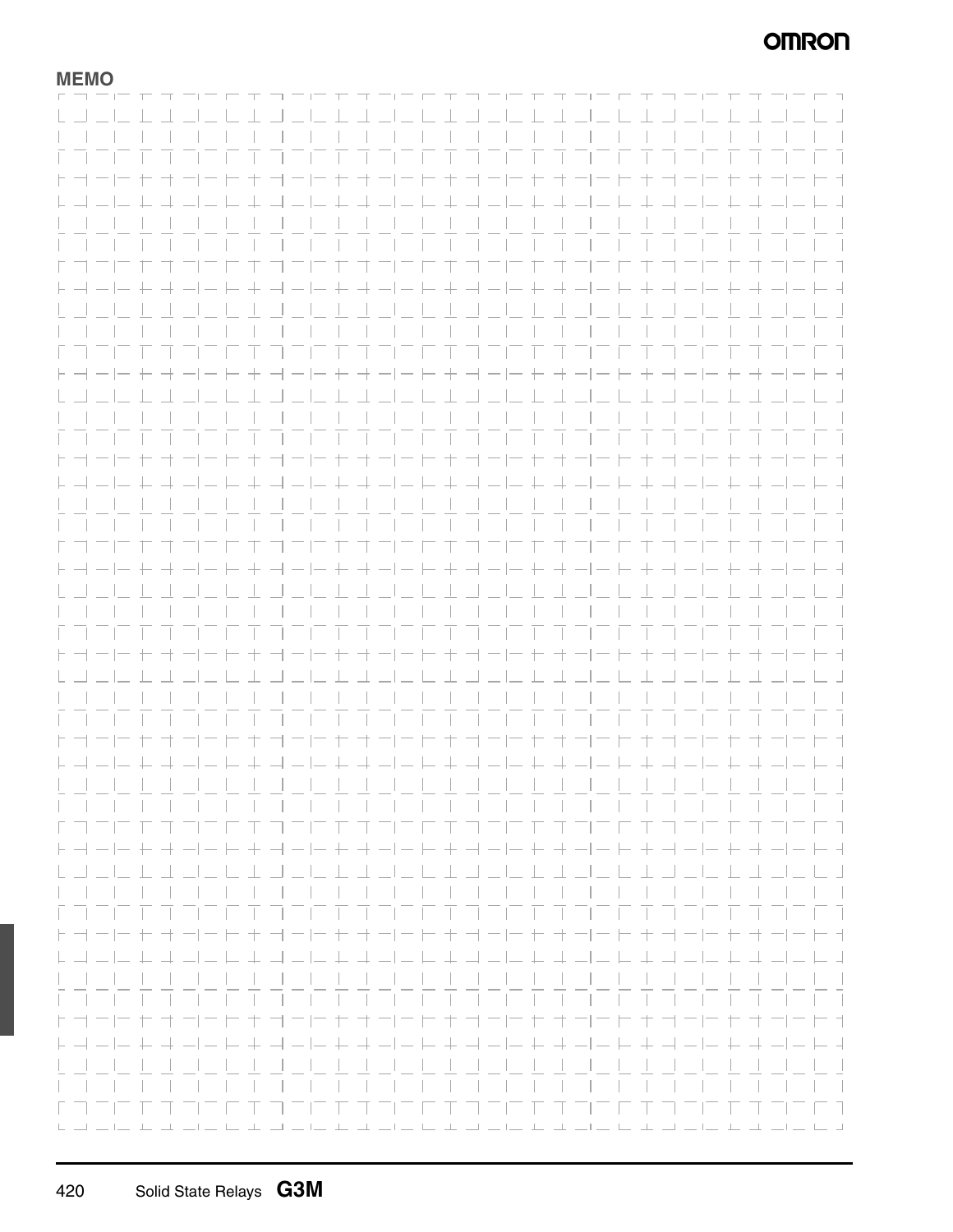### **Omron Electronic Components, LLC**

#### **Terms and Conditions of Sales**

|    | <b>I. GENERAL</b>                                                                         |
|----|-------------------------------------------------------------------------------------------|
|    | Definitions: The words used herein are defined as follows.                                |
|    | These terms and conditions<br>Terms:<br>a)                                                |
|    | Omron Electronic Components LLC and its subsidiaries<br>Seller:<br>(b                     |
|    | The buyer of Products, including any end user in section III through VI<br>(c) Buyer:     |
|    | Products and/or services of Seller<br>(d) Products:                                       |
|    | (e) Including: Including without limitation                                               |
| 2. | Offer: Acceptance: These Terms are deemed part of all quotations, acknowledgments,        |
|    | invoices, purchase orders and other documents, whether electronic or in writing, relating |
|    | to the sale of Products by Seller. Seller hereby objects to any Terms proposed in Buyer's |
|    | purchase order or other documents which are inconsistent with, or in addition to, these   |
|    | Terms.                                                                                    |

3. Distributor: Any distributor shall inform its customer of the contents after and including section III of these Terms.

#### **SALES**

- Prices: Payment: All prices stated are current, subject to change without notice by Seller. Buyer agrees to pay the price in effect at the time the purchase order is accepted by Seller. Payments for Products received are due net 30 days unless otherwise stated in the invoice. Buyer shall have no right to set off any amounts against the amount owing in respect of this invoice.
- Discounts: Cash discounts, if any, will apply only on the net amount of invoices sent to Buyer after deducting transportation charges, taxes and duties, and will be allowed only if (a) the invoice is paid according to Seller's payment terms and (b) Buyer has no past due amounts owing to Seller.
- 3. Interest: Seller, at its option, may charge Buyer 1.5% interest per month or the maximum legal rate, whichever is less, on any balance not paid within the stated terms.
- 4. Orders: Seller will accept no order less than 200 U.S. dollars net billing.<br>5. Currencies: If the prices quoted herein are in a currency other than U.S. Currencies: If the prices quoted herein are in a currency other than U.S. dollars, Buyer shall make remittance to Seller at the then current exchange rate most favorable to Seller; provided that if remittance is not made when due, Buyer will convert the amount to U.S. dollars at the then current exchange rate most favorable to Seller available during the period between the due date and the date remittance is actually made.
- 6. Governmental Approvals: Buyer shall be responsible for all costs involved in obtaining any government approvals regarding the importation or sale of the Products.
- 7. Taxes: All taxes, duties and other governmental charges (other than general real property and income taxes), including any interest or penalties thereon, imposed directly or indirectly on Seller or required to be collected directly or indirectly by Seller for the manufacture, production, sale, delivery, importation, consumption or use of the Products sold hereunder (including customs duties and sales, excise, use, turnover and license taxes) shall be charged to and remitted by Buyer to Seller.
- 8. Financial: If the financial position of Buyer at any time becomes unsatisfactory to Seller, Seller reserves the right to stop shipments or require satisfactory security or payment in advance. If Buyer fails to make payment or otherwise comply with these Terms or any related agreement, Seller may (without liability and in addition to other remedies) cancel any unshipped portion of Products sold hereunder and stop any Products in transit until Buyer pays all amounts, including amounts payable hereunder, whether or not then due, which are owing to it by Buyer. Buyer shall in any event remain liable for all unpaid accounts.
- 9. Cancellation; Etc: Orders are not subject to rescheduling or cancellation unless Buyer indemnifies Seller fully against all costs or expenses arising in connection therewith.
- 10. Force Majeure: Seller shall not be liable for any delay or failure in delivery resulting from causes beyond its control, including earthquakes, fires, floods, strikes or other labor disputes, shortage of labor or materials, accidents to machinery, acts of sabotage, riots, delay in or lack of transportation or the requirements of any government authority.
- 11. Shipping; Delivery: Unless otherwise expressly agreed in writing by Seller:
	- (a) All sales and shipments of Products shall be FOB shipping point (unless otherwise stated in writing by Seller), at which point title to and all risk of loss of the Products shall pass from Seller to Buyer, provided that Seller shall retain a security interest in the Products until the full purchase price is paid by Buyer;
	- Delivery and shipping dates are estimates only; and
	- Seller will package Products as it deems proper for protection against normal handling and extra charges apply to special conditions.
- 12. Claims: Any claim by Buyer against Seller for shortage or damage to the Products occurring before delivery to the carrier or any claim related to pricing or other charges must be presented in detail in writing to Seller within 30 days of receipt of shipment.

#### **III. PRECAUTIONS**

- Suitability: IT IS THE BUYER'S SOLE RESPOINSIBILITY TO ENSURE THAT ANY OMRON PRODUCT IS FIT AND SUFFICIENT FOR USE IN A MOTORIZED VEHICLE APPLICATION. BUYER SHALL BE SOLELY RESPONSIBLE FOR DETERMINING APPROPRIATENESS OF THE PARTICULAR PRODUCT WITH RESPECT TO THE BUYER'S APPLICATION INCLUDING (A) ELECTRICAL OR ELECTRONIC COMPONENTS, (B) CIRCUITS, (C) SYSTEM ASSEMBLIES, (D) END PRODUCT, (E) SYSTEM, (F) MATERIALS OR SUBSTANCES OR (G) OPERATING ENVIRONMENT. Buyer acknowledges that it alone has determined that the Products will meet their requirements of the intended use in all cases. Buyer must know and observe all prohibitions of use applicable to the Product/s.
- 2. Use with Attention: The followings are some examples of applications for which particular attention must be given. This is not intended to be an exhaustive list of all possible use of any Product, nor to imply that any use listed may be suitable for any Product:
	- (a) Outdoor use, use involving potential chemical contamination or electrical interference.
- (b) Use in consumer Products or any use in significant quantities.
- (c) Energy control systems, combustion systems, railroad systems, aviation systems, medical equipment, amusement machines, vehicles, safety equipment, and installations subject to separate industry or government regulations. (d) Systems, machines, and equipment that could present a risk to life or property.
- 3. Prohibited Use: NEVER USE THE PRODUCT FOR AN APPLICATION INVOLVING SERIOUS RISK TO LIFE OR PROPERTY WITHOUT ENSURING THAT THE SYSTEM AS A WHOLE HAS BEEN DESIGNED TO ADDRESS THE RISKS, AND THAT THE PRODUCT IS PROPERLY RATED AND INSTALLED FOR THE INTENDED USE WITHIN THE OVERALL EQUIPMENT OR SYSTEM.
- 4. Motorized Vehicle Application: USE OF ANY PRODUCT/S FOR A MOTORIZED VEHICLE APPLICATION MUST BE EXPRESSLY STATED IN THE SPECIFICATION BY SELLER.
- 5. Programmable Products: Seller shall not be responsible for the Buyer's programming of a programmable Product.

#### **IV. WARRANTY AND LIMITATION**

- Warranty: Seller's exclusive warranty is that the Products will be free from defects in materials and workmanship for a period of twelve months from the date of sale by Seller (or such other period expressed in writing by Seller). SELLER MAKES NO WARRANTY OR REPRESENTATION, EXPRESS OR IMPLIED, ABOUT ALL OTHER WARRANTIES, NON-INFRINGEMENT, MERCHANTABILITY OR FITNESS FOR A PARTICULAR PURPOSE OF THE PRODUCTS.
- 2. Buyer Remedy: Seller's sole obligation hereunder shall be to replace (in the form originally shipped with Buyer responsible for labor charges for removal or replacement thereof) the non-complying Product or, at Seller's election, to repay or credit Buyer an amount equal to the purchase price of the Product; provided that there shall be no liability for Seller or its affiliates unless Seller's analysis confirms that the Products were correctly handled, stored, installed and maintained and not subject to contamination, abuse, misuse or inappropriate modification. Return of any Products by Buyer must be approved in writing by Seller before shipment.
- 3. Limitation on Liability: SELLER AND ITS AFFILIATES SHALL NOT BE LIABLE FOR SPECIAL, INDIRECT, INCIDENTAL OR CONSEQUENTIAL DAMAGES, LOSS OF PROFITS OR PRODUCTION OR COMMERCIAL LOSS IN ANY WAY CONNECTED WITH THE PRODUCTS, WHETHER SUCH CLAIM IS BASED IN CONTRACT, WARRANTY, NEGLIGENCE OR STRICT LIABILITY. FURTHER, IN NO EVENT SHALL LIABILITY OF SELLER OR ITS AFFILITATES EXCEED THE INDIVIDUAL PRICE OF THE PRODUCT ON WHICH LIABILITY IS ASSERTED.
- Indemnities: Buyer shall indemnify and hold harmless Seller, its affiliates and its employees from and against all liabilities, losses, claims, costs and expenses (including attorney's fees and expenses) related to any claim, investigation, litigation or proceeding (whether or not Seller is a party) which arises or is alleged to arise from Buyer's acts or omissions under these Terms or in any way with respect to the Products.

#### **V. INFORMATION; ETC.**

- 1. Intellectual Property: The intellectual property embodied in the Products is the exclusive property of Seller and its affiliates and Buyer shall not attempt to duplicate it in any way without the written permission of Seller. Buyer (at its own expense) shall indemnify and hold harmless Seller and defend or settle any action brought against Seller to the extent that it is based on a claim that any Product made to Buyer specifications infringed intellectual property rights of another party.
- Property: Confidentiality: Notwithstanding any charges to Buyer for engineering or tooling, all engineering and tooling shall remain the exclusive property of Seller. All information and materials supplied by Seller to Buyer relating to the Products are confidential and proprietary, and Buyer shall limit distribution thereof to its trusted employees and strictly prevent disclosure to any third party.
- 3. Performance Data: Performance data is provided as a guide in determining suitability and does not constitute a warranty. It may represent the result of Seller's test conditions, and the users must correlate it to actual application requirements.
- Change In Specifications: Product specifications and descriptions may be changed at any time based on improvements or other reasons. It is Seller's practice to change part numbers when published ratings or features are changed, or when significant engineering changes are made. However, some specifications of the Product may be changed without any notice.
- 5. Errors And Omissions: The information on Seller's website or in other documentation has been carefully checked and is believed to be accurate; however, no responsibility is assumed for clerical, typographical or proofreading errors or omissions.
- 6. Export Controls: Buyer shall comply with all applicable laws, regulations and licenses regarding (a) export of the Products or information provided by Seller; (b) sale of Products to forbidden or other proscribed persons or organizations; (c) disclosure to noncitizens of regulated technology or information.

#### **VI. MISCELLANEOUS**

- Waiver: No failure or delay by Seller in exercising any right and no course of dealing between Buyer and Seller shall operate as a waiver of rights by Seller.
- 2. Assignment: Buyer may not assign its rights hereunder without Seller's written consent. 3. Law: These Terms are governed by Illinois law (without regard to conflict of laws).
- Federal and state courts in Cook County, Illinois have exclusive jurisdiction for any dispute hereunder. 4. Amendment: These Terms constitute the entire agreement between Buyer and Seller
- relating to the Products, and no provision may be changed or waived unless in writing signed by the parties.
- 5. Severability: If any provision hereof is rendered ineffective or invalid, such provision shall not invalidate any other provision.